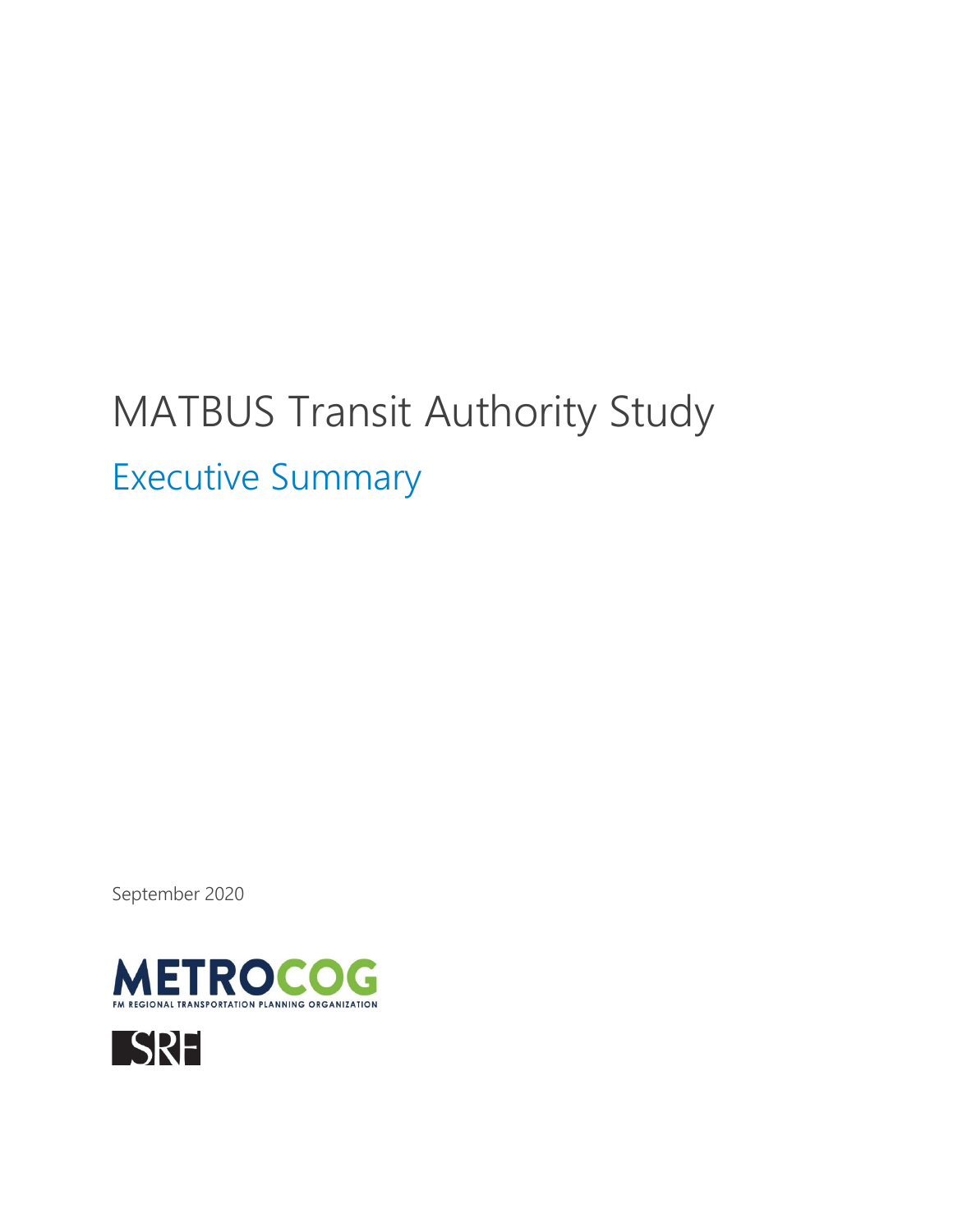# **Executive Summary**

Metro COG and its partners studied the reorganization of MATBUS to meet current and future needs for coordinating and providing transit service, and to improve decision-making processes for MATBUS. The metropolitan area will transition to a Transportation Management Area (TMA) following the 2020 Census, which will change the category of federal transit funding formulas and rules applicable to Fargo – Moorhead. This will significantly impact MATBUS operations and capital project funding.

## **Organizational Challenges**

From the rider perspective, MATBUS operates as a unified entity making use of a single branding approach; however, transit service is ultimately governed and funded by the individual city governments of Fargo and Moorhead. The existing governance structure of MATBUS consists of a myriad of agreements between governments and local partners, and leads to indecision and miscommunication, including:

- Being functionally managed by two different municipalities with, at times, different goals can impede the ability to have a cohesive vision for transit service
- A conflict resolution process supported by the cities and MATBUS administrative staff is needed to provide staff with the tools to facilitate establishing equitable and durable decisions supporting efficient service provision.
- A lack of dialog in capital planning and decision processes contributes to funding partners occasionally having conflicting goals and offer numerous opportunities for miscommunications among agency officials

| <b>Strengths</b>                                                                                                                                                                                                                                                                                           | <b>Weaknesses</b>                                                                                                                                                                                                                                                                                                                                                                                                                                                 |  |
|------------------------------------------------------------------------------------------------------------------------------------------------------------------------------------------------------------------------------------------------------------------------------------------------------------|-------------------------------------------------------------------------------------------------------------------------------------------------------------------------------------------------------------------------------------------------------------------------------------------------------------------------------------------------------------------------------------------------------------------------------------------------------------------|--|
| Branding and regional identity - Single identity for cus-<br>tomer<br>Product that allows for cross-border, regional travel<br>Local partnerships (intergovernmental, NDSU, etc.)<br>$\bullet$<br>Embracing new technologies<br>Positive aspects of MATBUS service<br>Technology<br>Cooperative purchasing | Most are on the same page that there are issues with the<br>$\bullet$<br>current organizational structure<br>Lack of coordination in budgeting and financial planning<br>$\bullet$<br>Oversight processes from multiple boards, councils, etc.,<br>$\bullet$<br>leads to indecision<br>Funding disparities<br>$\bullet$<br>Communication<br>$\bullet$<br>The operating environment/land use pattern makes<br>$\bullet$<br>providing effective service challenging |  |
| <b>Opportunities</b>                                                                                                                                                                                                                                                                                       | <b>Threats</b>                                                                                                                                                                                                                                                                                                                                                                                                                                                    |  |
| • Developing a new, equitable funding formula<br>• New demographics and technologies<br>• Engagement of community leaders<br>• Strength of economy, investment in transit supportive ar-<br>eas                                                                                                            | • State imposed mill-levy cap (Fargo)<br>• Low income populations living far from job opportunities.<br>• Decrease in funding resources, competition for funding at<br>all levels<br>• Inability to invest in new forms of transportation<br>• Duplicative and/or siloed services                                                                                                                                                                                 |  |

#### **Table 1. Overall SWOT Results**

# **Funding Challenges**

Following the 2020 Census, the Fargo – Moorhead urbanized area (UZA) population is expected to surpass 200,000, a critical threshold in many federal transportation programs. Under Federal Highway Administration (FHWA) and Federal Transit Administration (FTA) rules, Fargo-Moorhead will then be designated as a Transportation Management Area (TMA). The Fargo-Moorhead UZA will be subject to new Section 5307 Urban Area Formula Program formulas and rules, significantly impacting how MATBUS operations and capital projects are funded.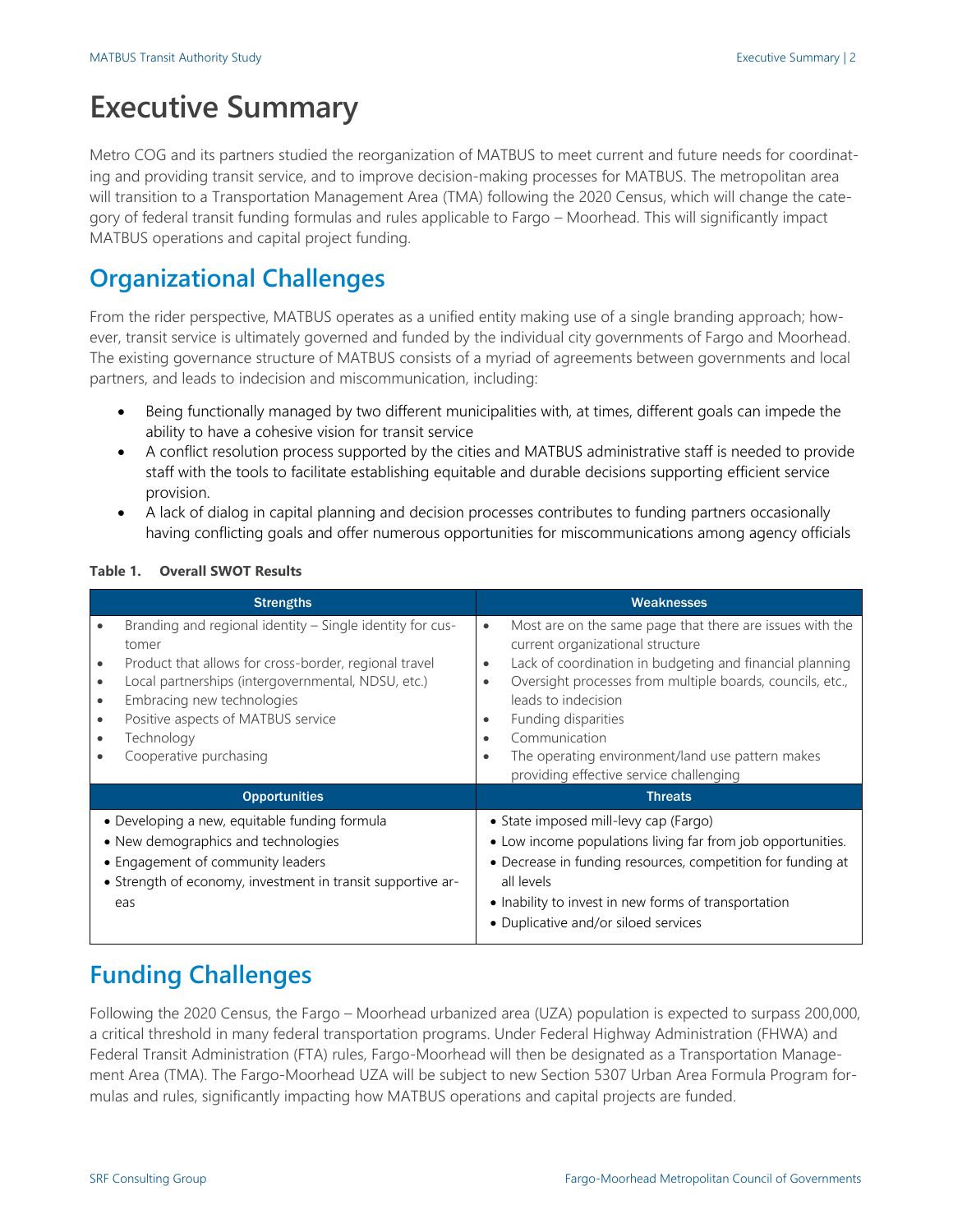- The **Fargo-Moorhead UZA will become less competitive for Section 5307 Program funds**, relative to other larger metropolitan areas up to 1,000,000 residents in its funding pool.
- The **FY 2023 Section 5307 Program apportionment** to the Fargo-Moorhead UZA is estimated to be nearly \$794,000 less than it was in FY 2019, a **22 percent decrease.**
- Under the existing organizational and regulatory structure, the **City of Moorhead is not projected to experience significant change in the combined federal and state funds allocated for operating expenses as a result of the transition to a TMA**; this is due to the Minnesota Department of Transportation's (MnDOT) funding formula structure, in which MnDOT agrees to fill the gap. Future increases or decreases in the Minnesota state transportation budget may change the state funding formula allocations to Moorhead.
- Best estimates indicate that the City of Fargo, and the Fargo-Moorhead UZA as a whole, will experience an **annual operations funding gap of \$1,206,000 from the loss of Section 5307 Program funds in FY 2023, compared to FY 2019**

#### Figure 1. Funding Sources Spent on Operations, 2018: MATBUS and Cities of Fargo and Moorhead

Total operating expenses for 2018 shown in parentheses; MATBUS expenses are the sum of the cities' values. Other sources could include revenue from advertising, negotiated purchased transportation agreements and fare agreements.



Source: City of Fargo, 2018 actual values; City of Moorhead, 2018 actual values.

Note: Excludes contra expenses; the City of Moorhead reimbursed the City of Fargo \$1,278,998 in fiscal year 2018, in accordance with the master operating agreement.

# **Alternatives Analysis**

### **Governance**

Governance alternatives were developed based on the SWOT input received from stakeholders and case studies of similar bi-state transit operating environs across the country. Alternatives were analyzed based on their ability to address the funding challenge and the needs identified in the SWOT exercise. The preferred governance alternative must address communication issues, financial equity, decision making equity, streamlining the decision-making process, options for dedicated funding, and options to close the TMA funding gap.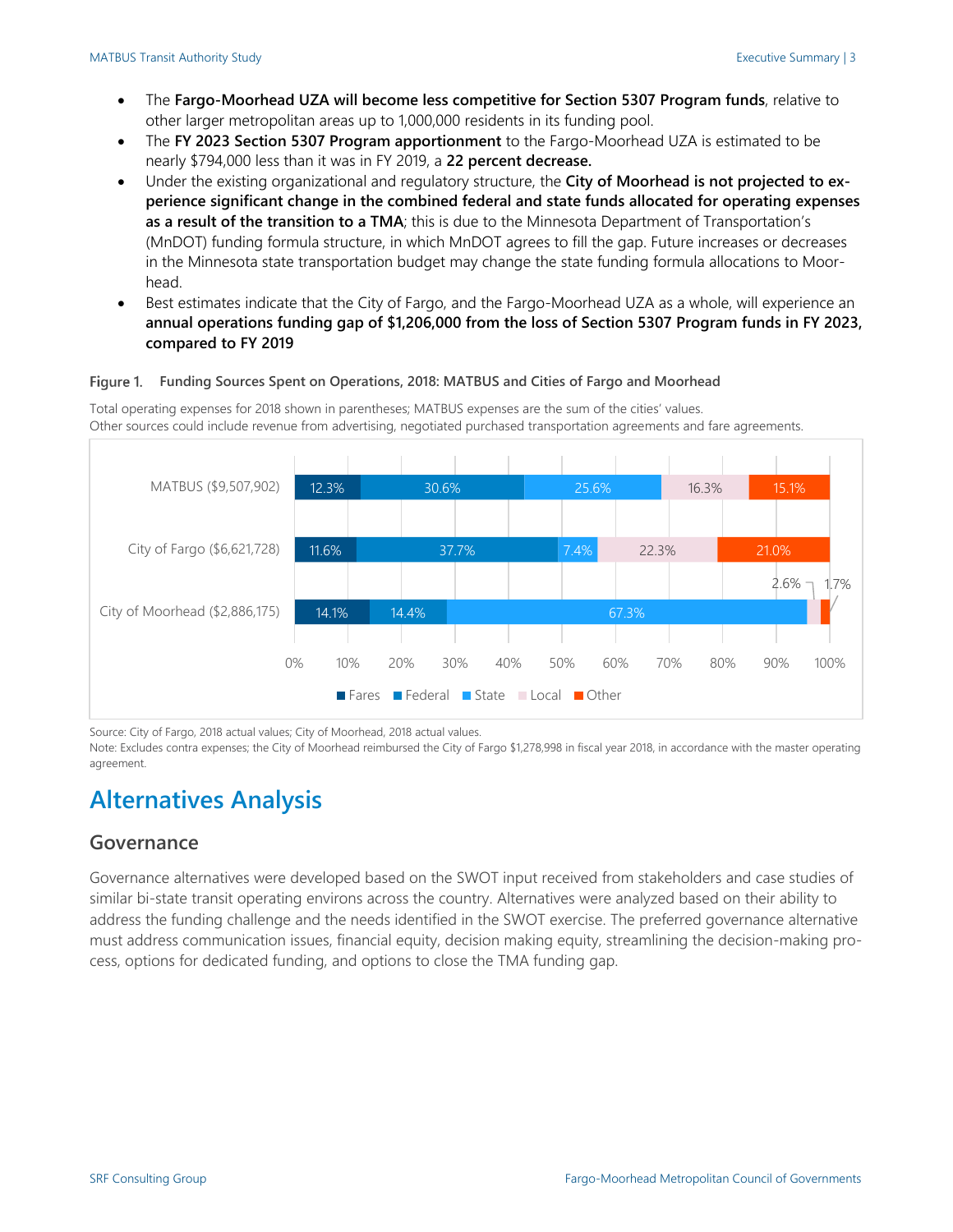#### Figure 2. Comprehensive Governance Alternatives Overview



### **Funding**

Each enhanced or new revenue source was examined for revenue potential, ease of implementation, and whether there is the need for legislative action. Revenue sources will need to be reliable, including during economic downturns when the need for transit service may grow. An equitable burden between jurisdictions will also need to be a consideration.

Another important consideration is whether enhanced or new revenue sources can raise the amount of additional revenue necessary to support the preferred medium growth alternative described in the *2018 MATBUS Facilities Report*, which includes an anticipated 21 percent increase in service by 2027 and a 43 percent increase in service by 2037, both compared to 2017 service levels.

|                       | 2017 (Base) | 2022      | 2027      | 2032                     | 2037      |
|-----------------------|-------------|-----------|-----------|--------------------------|-----------|
| <b>Revenue Miles</b>  | 1,468,699   | 1,624,961 | 1.781.224 | 1,937,486                | 2,093,749 |
| <b>Vehicles</b>       | 42          |           |           | 58                       | 63        |
| <b>Staffing Level</b> |             | 139       | 160       | $\overline{\phantom{a}}$ | 185       |

**Table 2. Fixed Route Revenue Miles and Vehicles by Year, Medium Growth Preferred Alternative**

Source: MATBUS Transit Facility Study, 2018, Chapter 2, page 3 and page 10[: http://www.fmmetrocog.org/application/files/5515/4774/9112/MATBUS\\_facili](http://www.fmmetrocog.org/application/files/5515/4774/9112/MATBUS_facilites_Report_1-19Landscape_r_1.pdf)[tes\\_Report\\_1-19Landscape\\_r\\_1.pdf](http://www.fmmetrocog.org/application/files/5515/4774/9112/MATBUS_facilites_Report_1-19Landscape_r_1.pdf)

#### **Table 3. Operating Budget Implications – Medium Growth Preferred Alternative**

|                          | 2018         | 2027         | 2037         |
|--------------------------|--------------|--------------|--------------|
| <b>Operating Budget</b>  | \$10,786,900 | \$13,082,248 | \$15,377,597 |
| Percent Change from 2018 |              | 21%          |              |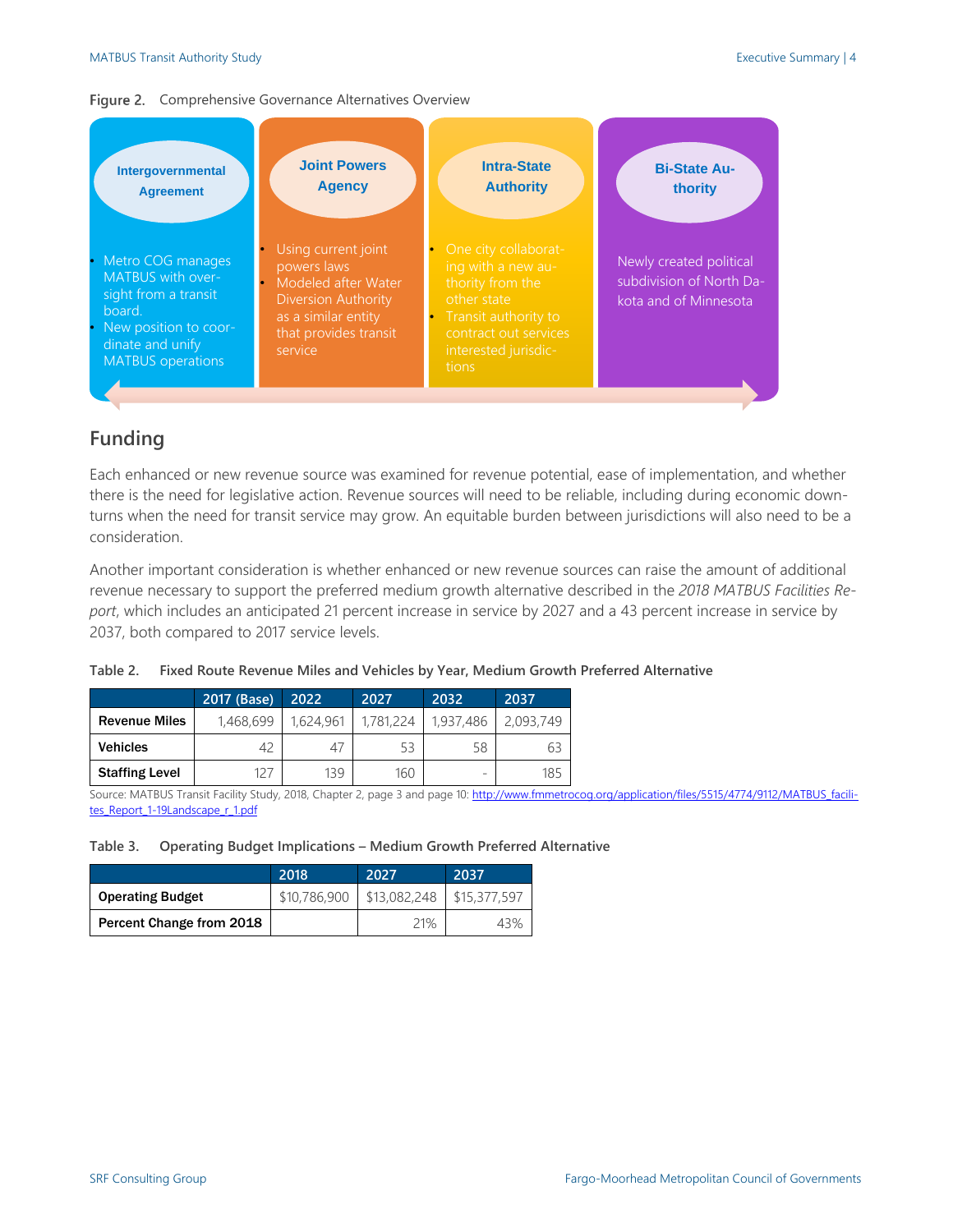|                                                         | <b>Annual Revenue</b><br><b>Potential</b>                                                                       | <b>Covers Funding Gap?</b><br><b>Additional Service?</b> | Ease of Implemen-<br>tation                                                             | <b>Need for Local or</b><br><b>State Legislative Ac-</b><br>tion?            | <b>Jurisdictional Equity</b>                                                                                                | <b>Economic Risk</b>                                                                 |
|---------------------------------------------------------|-----------------------------------------------------------------------------------------------------------------|----------------------------------------------------------|-----------------------------------------------------------------------------------------|------------------------------------------------------------------------------|-----------------------------------------------------------------------------------------------------------------------------|--------------------------------------------------------------------------------------|
| <b>Fares</b>                                            | \$148,000 to<br>\$296,000                                                                                       | <b>No</b><br><b>No</b>                                   | Within MATBUS<br>control                                                                | Local Action                                                                 | Would raise fares in both MN and<br><b>ND</b>                                                                               | Loss of customers due to<br>higher fare for similar<br>product                       |
| <b>Property Tax</b>                                     | Up to \$7.7 mil-<br>lion (13 mills) in<br>Fargo tax ca-<br>pacity, a frac-<br>tion could be<br>used for transit | Yes<br>Yes                                               | Fargo City Com-<br>mission - looks to<br>decrease property<br>tax burden, how-<br>ever. | No need to change<br>ordinances                                              | Would close funding gap. If ex-<br>panding service, would need addi-<br>tional funding from MN and ND<br>local partners too | Stable source of revenue<br>in economically chal-<br>lenging times                   |
| <b>Transit Assess-</b><br>ment District                 | Depends on<br>district size                                                                                     | No<br>No                                                 | Fargo City Com-<br>mission                                                              | Special assessment<br>benefit district                                       | Would need to provide a clear ben-<br>efit to the transit district                                                          | Stable source of revenue<br>in economically chal-<br>lenging times                   |
| <b>Local Sales</b><br>Tax                               | Up to \$27 mil-<br>lion (1% sales<br>tax) in Fargo, a<br>fraction could<br>be used for<br>transit.              | Yes<br>Yes                                               | Citywide vote                                                                           | Would fund transpor-<br>tation operations in-<br>stead of capital<br>project | Would close funding gap. If ex-<br>panding service, would need addi-<br>tional funding from MN and ND<br>local partners too | Revenues can rise and<br>drop rapidly with eco-<br>nomic changes. Regres-<br>sive.   |
| App-Based<br><b>TNC Fee</b>                             | \$25,000 to<br>\$125,000                                                                                        | <b>No</b><br><b>No</b>                                   | Fargo City Com-<br>mission. Additional<br>sales tax collection<br>mechanism.            | $Yes - new fee$                                                              | Would generate a small increase in<br>funds. Could be implemented in ju-<br>risdictions separately.                         | TNC ridership is relatively<br>stable                                                |
| <b>Community</b><br>and Business<br><b>Partnerships</b> | Limited                                                                                                         | No<br><b>No</b>                                          | <b>Within MATBUS</b><br>control                                                         | <b>No</b>                                                                    | N/A                                                                                                                         | Varies                                                                               |
| <b>Utility Fee</b>                                      | Flat monthly fee<br>for all 53,850<br>Fargo house-<br>holds                                                     | Yes<br><b>No</b>                                         | Fargo City Com-<br>$mission - must$<br>make case for<br>transit as a utility            | Addition to utility bill.<br>Establish enterprise<br>fund.                   | Would generate a small increase in<br>funds. Could be implemented in ju-<br>risdictions separately.                         | Stable source of revenue<br>in economically chal-<br>lenging times. Regres-<br>sive. |
| <b>County Income</b><br>Tax                             | Unknown                                                                                                         | Likely                                                   | Difficult                                                                               | Would require state<br>enabling legislation                                  | Could be done at county level,<br>upon state approval                                                                       | Revenues can rise and<br>drop rapidly with eco-<br>nomic changes                     |

#### **Table 4. Overview of Fargo Funding Enhancements or Alternatives**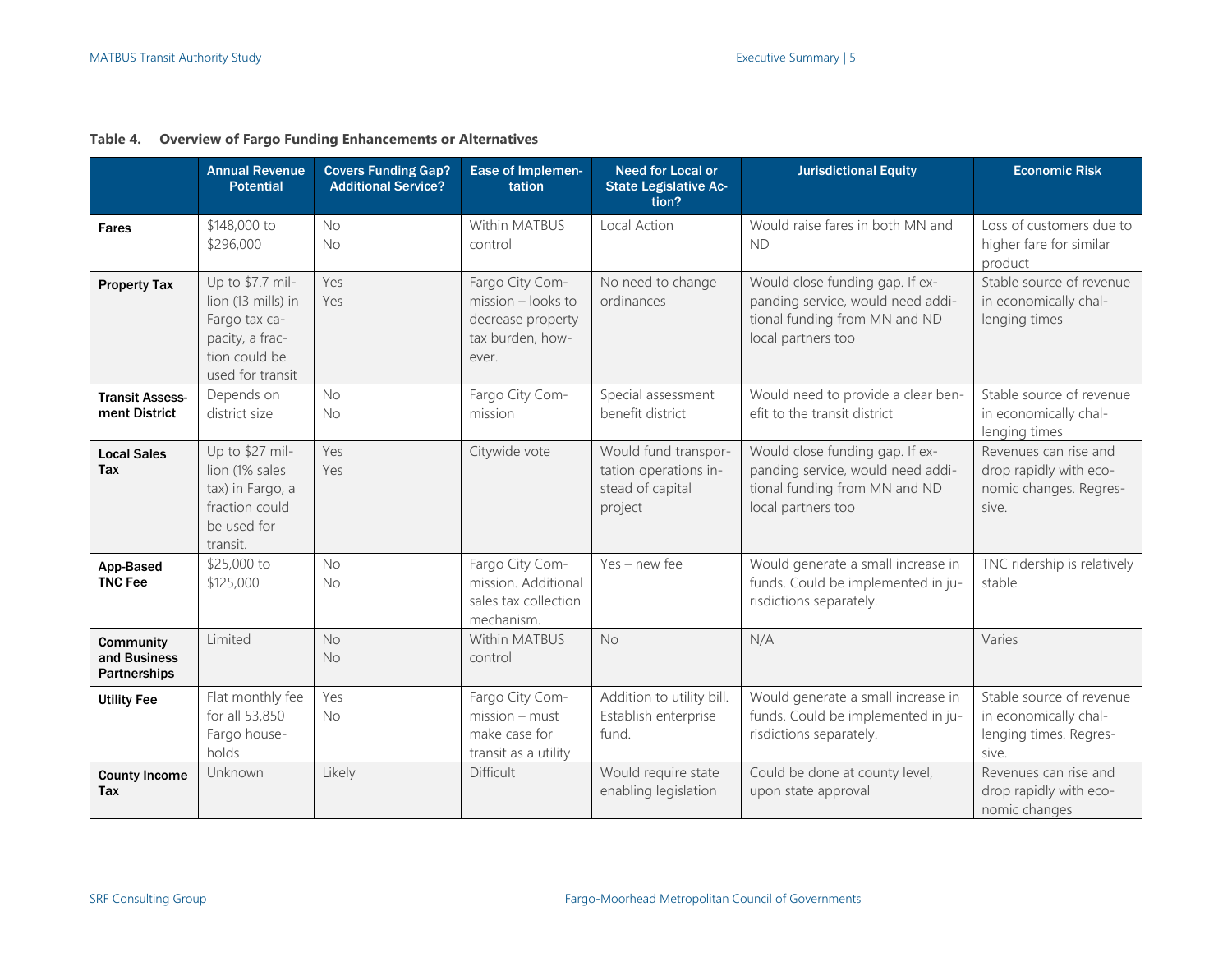## **Preferred Governance Structure**

#### **Interim – Metro COG Transit Director**

Metro COG would lead the transition from the current structure to a North Dakota based transit authority. This process would begin by appointing a single Transit Director for the system in charge of leading the process to transition to a transit authority. The new director would work at the MATBUS facilities on a day-to-day basis. The purpose of placing MATBUS under the COG's structure is to provide independence for the transit agency and advocate for pro-active regional transit planning. Metro COG transit management provides an opportunity for MATBUS to have some independence from the governing cities, streamline its communication and decision-making process, and limit conflicts.

This option also places MATBUS directly under the Metro COG organizational structure, reporting to the policy board. The key objective in proceeding with this option is for the municipalities to enter into an agreement modifying the Metro COG Articles of Association in accordance with the resolution of the essential issues; this could be accomplished entirely within the Articles of Association or in a separate, coordinated agreement.

The Transit Director would work in coordination with the existing Moorhead Transit Manager and Fargo Transit Director. The proposed Transit Director would be an employee of Metro COG and report to either the Metro COG Policy Board or a new Transit Board with amended powers, so that its contribution goes beyond advisory. As an employee of the Metro COG, the Transit Director would have the following responsibilities:

- Lead and advocate the process to establish a transit authority in North Dakota
- Pro-actively establish transit needs and planning priorities
- Serve as a single point of contact for approvals and proposals
- Lead and develop a cohesive vision for MATBUS, advocating for a unified approach to capital and service planning
- Facilitate internal agreement by coordinating with both cities on MATBUS operations
- Make hiring decisions regarding MATBUS staff
- Make first recommendations on career and compensation decisions for MATBUS staff

Metro COG staff would have the responsibility for long-term visioning and planning for MATBUS through consensus with appropriate stakeholders as it transitions into an authority. However, political leadership for the authority implementation steps will have to come from local stakeholders.

This interim step offers the benefit of addressing the communication issue at the agency and streamlines the decision-making process without the need for state enabling legislation. However, it does not address the funding shortfall and MATBUS is still dependent on local allocations from the cities of Fargo and Moorhead. There could be an opportunity for the intergovernmental agreement to specify a more consistent contribution from the municipalities. Current staff would still be employed separately by the cities of Fargo and Moorhead, just as transit assets would still be owned separately by the cities. Metro COG would lead the administration and planning.

## **Long Term Recommendation**

Stakeholders preferred forming a transit authority in North Dakota, and contracting transit service with other interested jurisdictions, mainly in Minnesota. It does require new legislation and a likely public vote to levy a potential tax. The North Dakota cities would have to initiate the long-term effort of gaining adequate support toward implementation.

The distinguishing advantage of forming a new authority is the potential to develop a reliable independent source of funding, specifically of local funding. Such sustained funding is essential for the planning, development, and operation of such complex systems as multi-modal transportation services and resources. Forming an authority in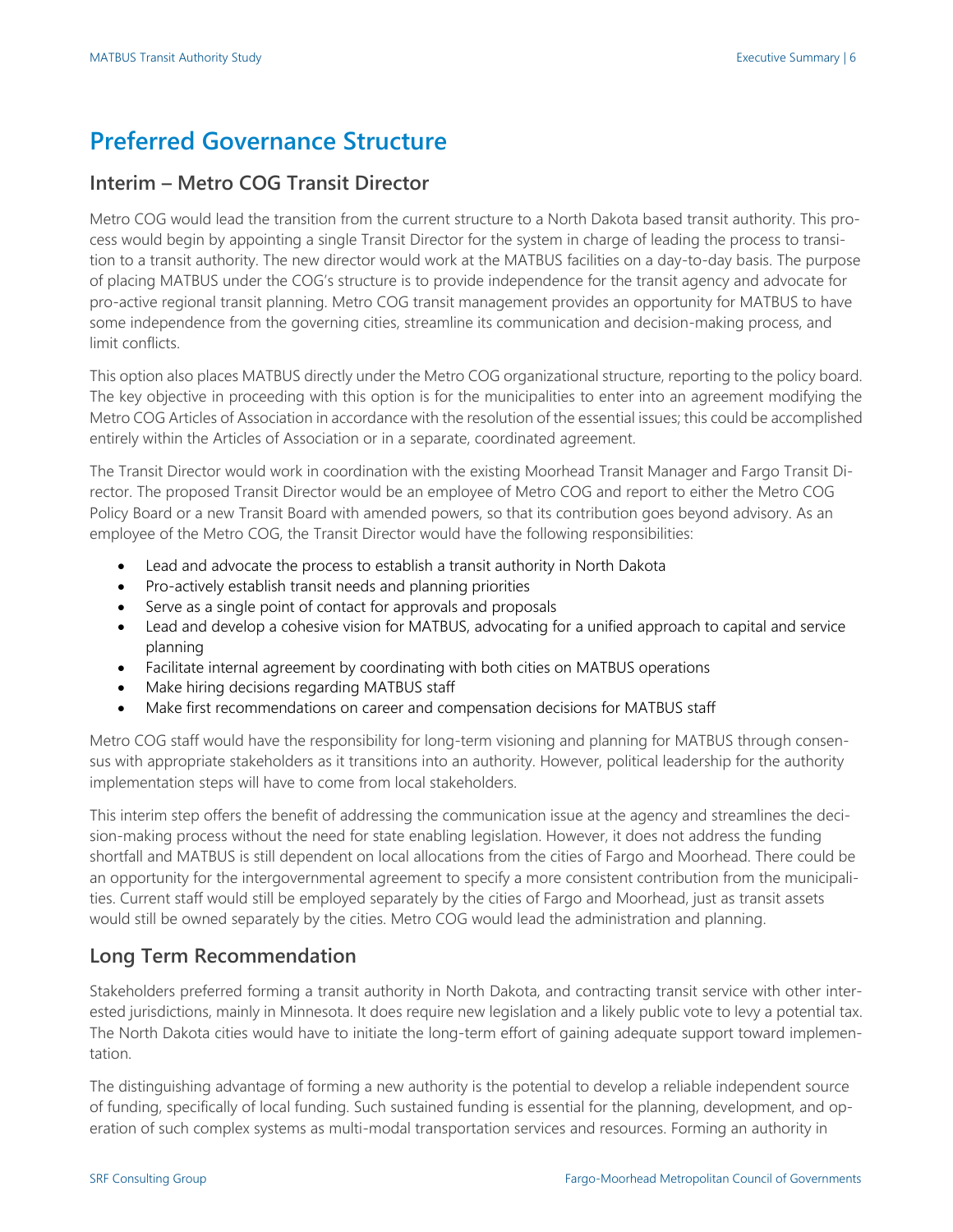Fargo and West Fargo would require new North Dakota enabling legislation, both for its governance and its taxation powers. The final taxation mechanism will ultimately be decided by enabling legislation in the North Dakota legislature.

This recommendation will also allow for the Minnesota side of the system to join as a bi-state authority in the future, which would create an even more integrated system and streamlined decision making process. This process could be started once the North Dakota-based authority is in full operation, and would require additional legislative action in Minnesota and potentially North Dakota.

The final taxation mechanism of a transit authority will ultimately be decided by enabling legislation in the North Dakota legislature. The most likely funding mechanism tied to a transit authority are a transit assessment district, a regional property tax, or a sales tax. If a transit authority becomes infeasible, the following options could be implemented at the local level: fare Increases, local property tax increases, a local TNC fee, or a transit utility fee.

## **Implementation Roadmap**

The preferred alternatives must be implemented through adoption of this plan and subsequent steps by the city councils of Fargo and Moorhead, as well through state enabling legislation for the transit authority and its taxing powers by the state of North Dakota. Staff at Metro COG will be guiding this process. The interim phase of appointing a transit director under Metro COG will start in the fall/winter of 2020.

Steps towards the implementation of the interim governance phase are as follows:

- 1. Metro COG approves preferred alternatives for MATBUS governance and funding (Fall 2020)
- 2. Adoption of the transit authority study by the city councils of Fargo and Moorhead (Fall 2020)
- 3. Metro COG adds a transit mission to its operations and incorporates the new manager position in its organizational structure (Fall/Winter 2020)
- 4. Metro COG approval of Transit Director position, to be funded through the same federal, state, and local contributions currently funding the transit director and manager in Fargo and Moorhead. This process will also redefine the roles of the three management positions at MATBUS. Followed by the hiring process and appointment of single MATBUS transit director. (Spring 2021)

## **Transit Authority Formation**

A new North Dakota Transit Authority would require much effort from the municipalities involved and concerted public engagement and support. Moorhead would potentially benefit more from the opportunity to purchase contracted transit service and the associated reduction in administrative burden. New staff will participate in a new benefits program, while it should be goal to extend existing salary and benefit packages to existing staff.

The North Dakota cities under the MATBUS umbrella would proceed with the effort of passing resolutions to enable the authority's formation. General experience is that this requires an individual champion of the legislation who enjoys enough public trust or influence to facilitate the momentum necessary; often, citizen committees or exploratory committees are also formed to build acceptance. Once finalized, discussions of contract service provision or board representation would then follow. Some considerations before starting the transit authority process include:

- Board Representation and Decision Equity: Ultimately, board representation would be determined by the state legislature albeit with input from the general-purpose government units. Also, because board representation could be a point of conflict or disagreement among stakeholders, experience cautions against pre-mature discussions that could hinder the progress of passing state legislation. Ideally, the composition of board should be held off until enough support is garnered for the effort. The final transit board should be formed to provide equity by reflecting the sources of local funding. Consider a seat for Moorhead on the board.
- Transfer of Assets and Facility Ownership: The City of Fargo could transfer the assets to the new authority. Both MATBUS operations in Fargo and Moorhead would have to transfer their assets to the new authority.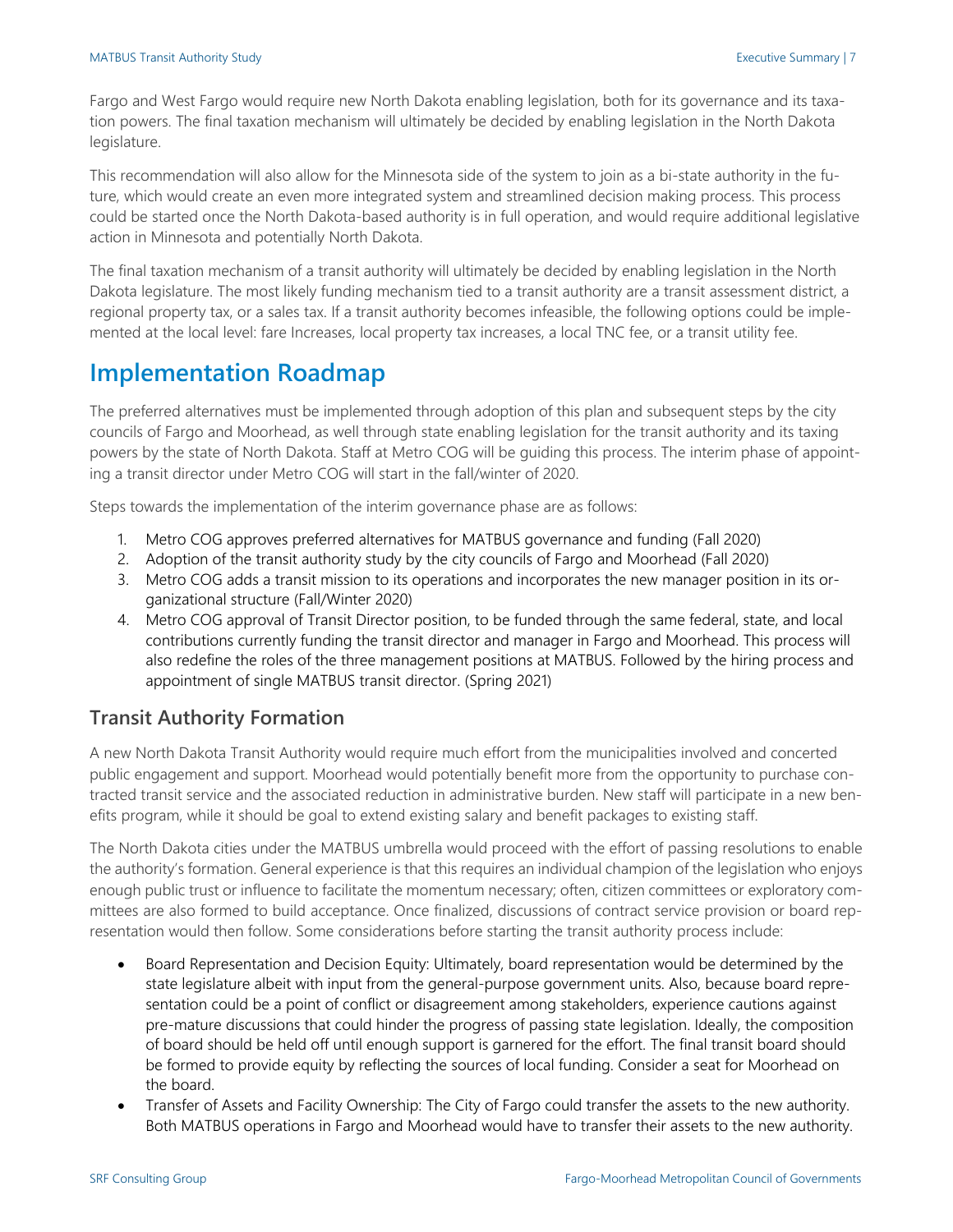This includes vehicles, equipment and the facility. Details of the transfer would be agreed upon by the respective city councils and stated in the intergovernmental agreement. The new authority could also purchase Moorhead's share of asset ownership and charge back the capital cost as an element of the service contract charges or continue an undivided joint ownership arrangement. Federal interests can be transferred to another or new grantee.

• Funding: With its own taxation powers, the authority would be provided with an opportunity to secure stable source of long-term funding. A levy could be placed on either property or sales tax, or a utility fee.

The Metro COG Transit Director will need to provide the documentation and support for policy makers to implement a transit authority. These policy development steps include the following local actions, to be completed in the fall and winter of 2020:

- 1) Drafting a transit authority strategic plan that will help identify objective, consensus issues to be implemented during the interim phase and during the establishment of the transit authority. It must also revisit funding splits for shared capital purchases and state of good repair investments relative to decision responsibility and benefits.
- 2) Drafting an operating agreement between Moorhead, Dilworth, and the transit authority
	- a. Drafting a new operating contract between the authority and transit operations contractors for fixed route and paratransit services
	- b. May need to draft operating agreements with West Fargo and Horace too if these communities are not included within the transit authority jurisdiction.
- 3) Drafting asset transfer agreements from cities to the authority, including clauses on insurance and liability.
- 4) Confirming the authority purchase Moorhead's local share of ownership, and charge back the capital cost as an element of the new operating agreement.
- 5) Drafting an organizational structure and board composition.
	- a. Must decide on criteria for representation and qualifications, by jurisdiction, at-large, or funding share, and whether the positions are appointed or elected. Ultimately will be up to the legislature.
	- b. Draft human resource, employment, compensation and benefits policies of transit authority staff. Provide grandfathered provisions for current staff to retain existing benefits.
- 6) Finalize preferred financial alternative implementation plan for revenue collection.
- 7) Draft backup policies in the event the North Dakota legislature is unwilling to pass authority enabling legislation; Metro COG will need to consider becoming the permanent owner and operator of MATBUS through an intergovernmental agreement.

Once these local decisions are finalized, the Metro COG staff will need to work with local stakeholders to draft enabling legislation for the North Dakota legislature. One of the local partner cities may lead the lobbying effort at the state capitol, as Metro COG is prohibited from doing so. A legislator willing to sponsor the legislation will need to be identified as well, preferably one from the Fargo-West Fargo area in a leadership position of one of the two legislative chambers. The legislation will need to address the governance structure and the (taxation) powers of the transit authority through the following items:

- Option to start with one political subdivision and have new members join over time
- Ability to collect taxes to provide a reliable and independent funding source
	- o An authority would need to fill the funding gap, have the potential to expand revenue for expanded service and must replace the Fargo and West Fargo general fund contributions to transit.
- Ability to create an authority Board of Directors for representation of multiple communities
- Ability to construct, operate and maintain transit and transit assets
- Ability to acquire or condemn property independently
- Ability to accept gifts, grants, loans or other property
- Ability to provide service outside of transit area by contractual agreement
- Authority to issue negotiable revenue bonds independently
- Ability to independently borrow money